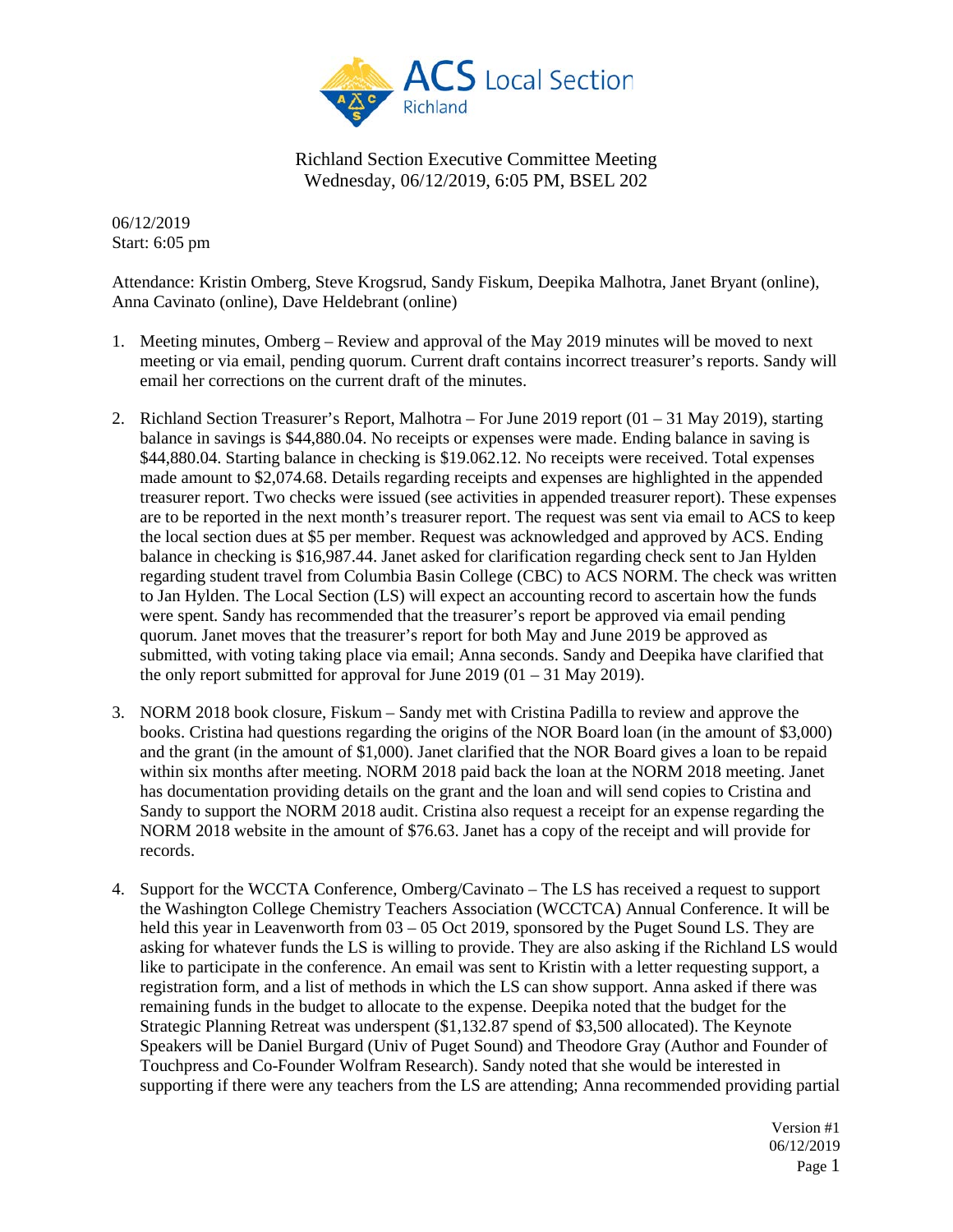

registration to teachers from the LS area who will be attending. Kristin will reach out to Tim Hubler to verify. Discussion will be tabled until the next meeting.

- 5. State resolution for the IYPT, Omberg The LS received an email asking if its members were interested in emailing the Washington State representatives requesting that they make a resolution in honor of the International Year of the Peridot Table (IYPT). Kristin has volunteered to spearhead this effort. Steve commented that the resolution seems agreeable and could be included in the upcoming newsletter. Janet commented that the potential costs should be in the newsletter. Discussions indicate that this effort has no financial cost and fits in line with the LS strategic planning direction.
- 6. Path forward for SPR, Omberg The vision, mission, goals and strategies have been determined. The LS also has a map detailing effort/reward. Discussions will be tabled until the next meeting when a quorum is reached. Anna noted that the vision, mission, and goals should be voted on. Discussion indicates that the decision should be posed to the executive committee first, then to the members of the LS.
- 7. SPR strategy prioritization, Omberg Discussion is to be tabled until the next meeting when quorum is present. Anna has commented that after this takes place, the final decisions will be made known to the LS and the website.
- 8. Update of Bylaws, Bryant ACS Committee on Constitution & Bylaws now provides a template for bylaws. Janet will begin to undertake this task after NORM 2019 to present at the next meeting. The template will be presented in Q&A format, which will be discussed and voted upon at the next Executive Committee meeting.
- 9. ChemLuminary Awards, Cavinato The LS has been nominated for two awards: Best Overall Local Section Minority Affairs and Outstanding Community Involvement in Chemists Celebrate Earth Week. Awards ceremony will be Tuesday, 27 August 2019 at the ACS National Meeting in San Diego. Anna has volunteered to prepare and present the poster. Anna, Janet, Dave, and Deepika will be attending the national meeting.
- 10. Recognition of Past Chair, Omberg Ram Devanathan is not in attendance and cannot accept past Chair pin.
- 11. Information
	- a. Recap of Darigold Plant Visit, Omberg Mariefel organized a very successful factory tour. The group reached its limit of 30 attendees.
	- b. Mid-Columbia Science Fair, Heldebrant One of the competitors received Best in Show and went to nationals.
	- c. Native American Science Fair, Cavinato Event was held 30 May 2019 in Umatilla, OR. There were 60 children in attendance. Activities related to the chemistry of paper in recognition of the ACS Chemists Celebrate Earth Week theme. Anna will send information to Steve for the newsletter.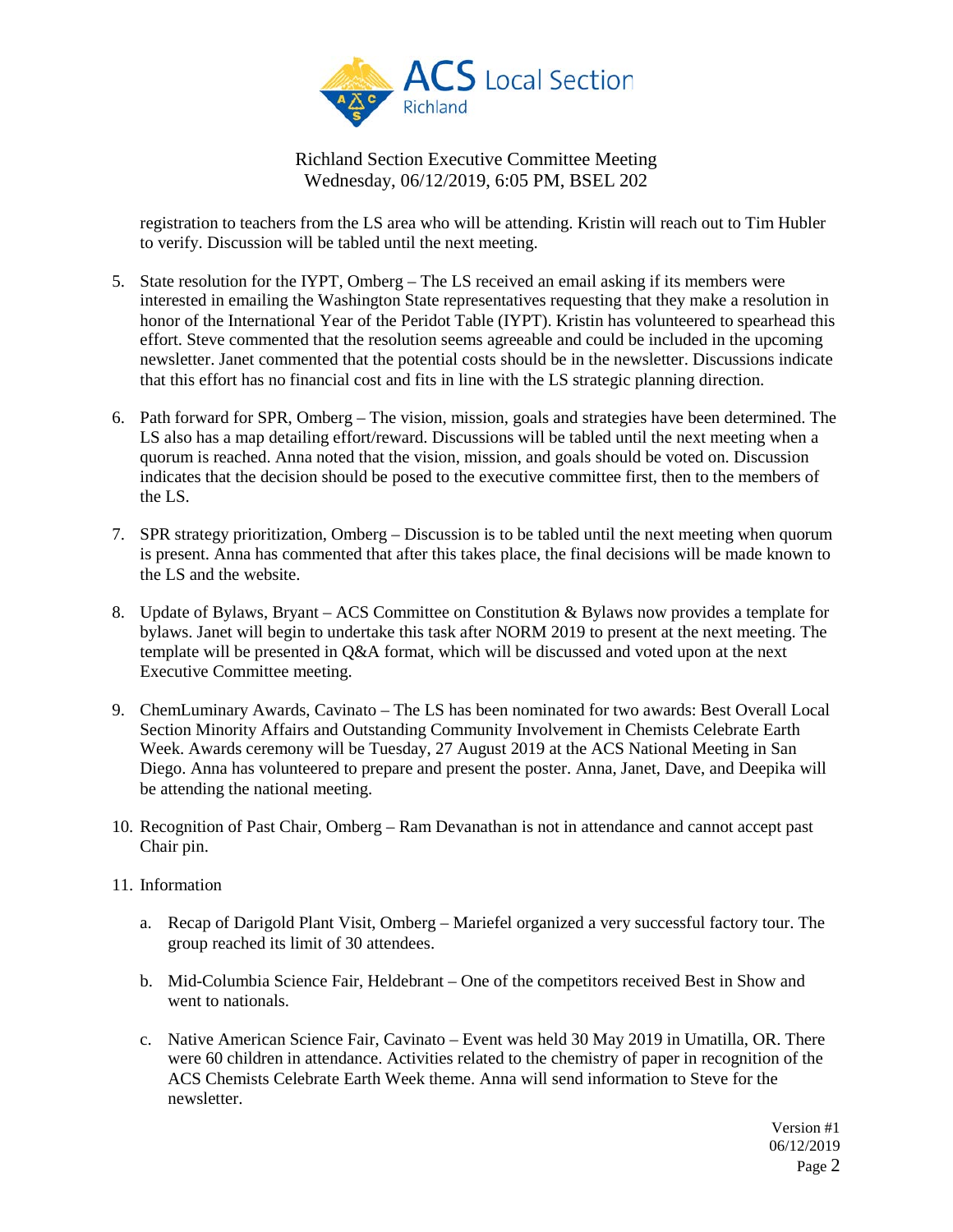

### 12. Reports from Committees

- a. Public Relations, Krogsrud Steve is currently preparing the newsletter. Major themes include community involvement and strategic planning. Activities include the strategic planning retreat, Mid-Columbia Science Fair, Women Chemists Committee events. Steve has drafted the welcome letter for new members. Letter is to be handed over to the Membership Committee (Deepika), who will then email it to new LS members. Deepika will work with Anna to acquire list of new members, likely from the previous months. Kristin has noted that this needs to become a routine, monthly action. Steve will also add this information to his "Hail and Farewell" section of the newsletter. Anna has commented that she can download the roster from as far back as April 2019.
- b. Girls in Science, Cavinato Event is planned for 26 October 2019.
- c. Annual picnic with AIChE, Heldebrant Dave is working with David Spence with AIChE. Current plans for event are to be held at a pub or bar and grill.
- d. Geezerfest, Fiskum Sandy is looking for recommendations for keynote speakers, preferably someone outside of PNNL. Sandy expressed interest in having someone coming from CBC that works with astronomy. She is currently trying to reach out to Mike Durst at CBC. Anna proposed having someone speak about metals since it is in line with the National Chemistry Week theme. Kristin recommended having someone speaking from WSU regarding smoke taint in wine following the environmental impact of the fires that occurred within the past few years.
- 13. Old/New Business
	- a. Janet asked if anyone has updated their yellow book information and/or committee preferences on the ACS website. Anna and Kristin responded that they have updated their information.
	- b. Janet and Sam Bryan will be attending NORM 2019. Janet noted that Sam was recently promoted to Lab Fellow. Allison Campbell has been invited to give a BILL talk at the meeting.
	- c. Janet's last meeting as NOR Board chair would be this month, but no one has yet volunteered to take the position for the next term. Ram has been nominated for NOR Board treasurer.
	- d. Janet, Dave, Anna, Deepika, and Kristin will be attending the National Meeting. there will be a congressional fellow session.

Meeting adjourned: 6:50 pm